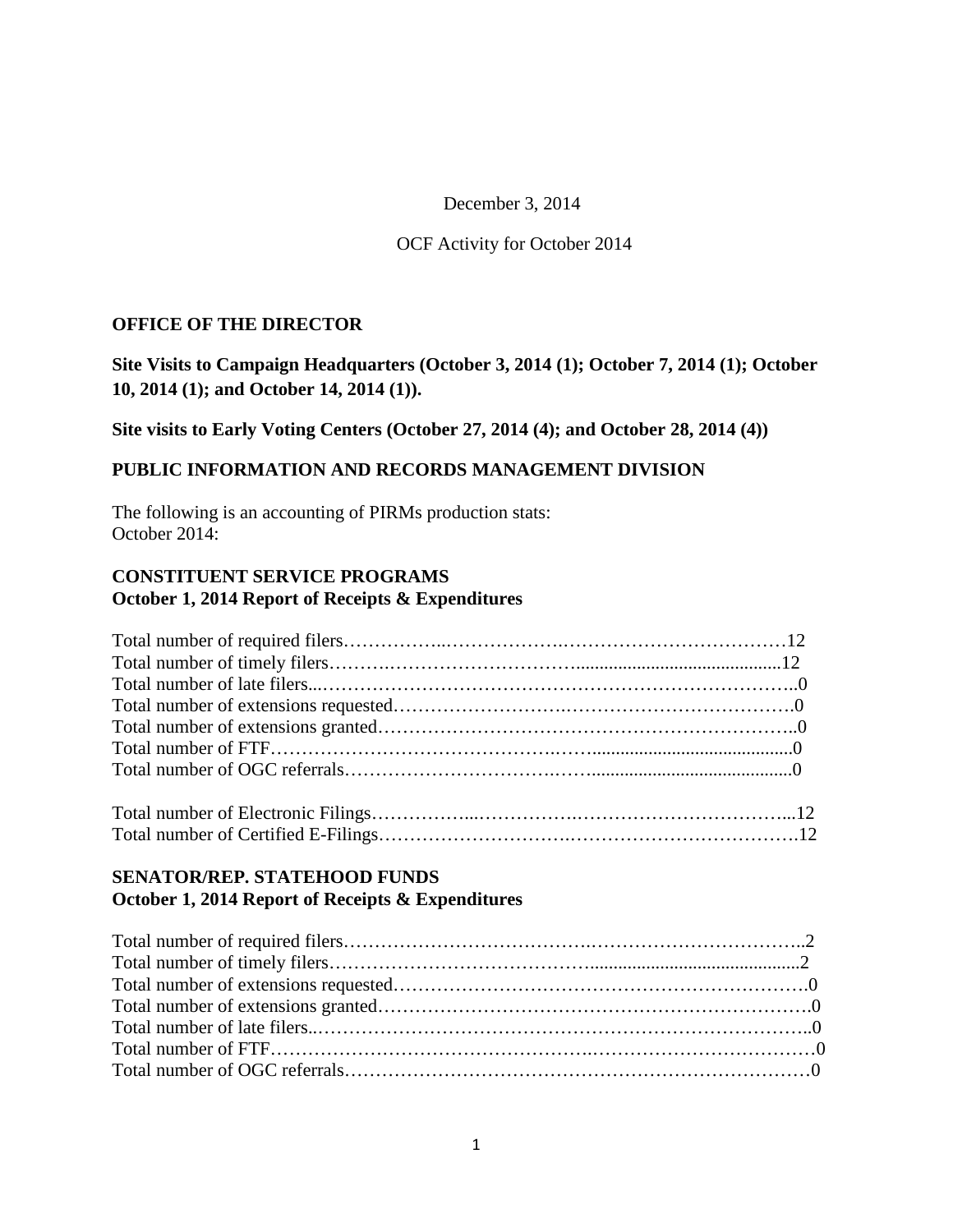## **PRINCIPAL CAMPAIGN COMMITTEES & POLITICAL ACTION COMMITTEES (Committees Active in the 2014 Election Cycle)**

## **October 10, 2014 Report of Receipts and Expenditures**

*Total number of Certified E-Filings*.........................................................101 (63PCCs - 38PACs)

One (1) PCC Filing was a Termination Report

## **8 Day Pre General Election Report**

## **October 27, 2014 Report of Receipts and Expenditures**

## **INITIATIVE, REFERENDUM & RECALL**

4th Report of Receipts and Expenditures

October 27, 2014 Report of Receipts & Expenditures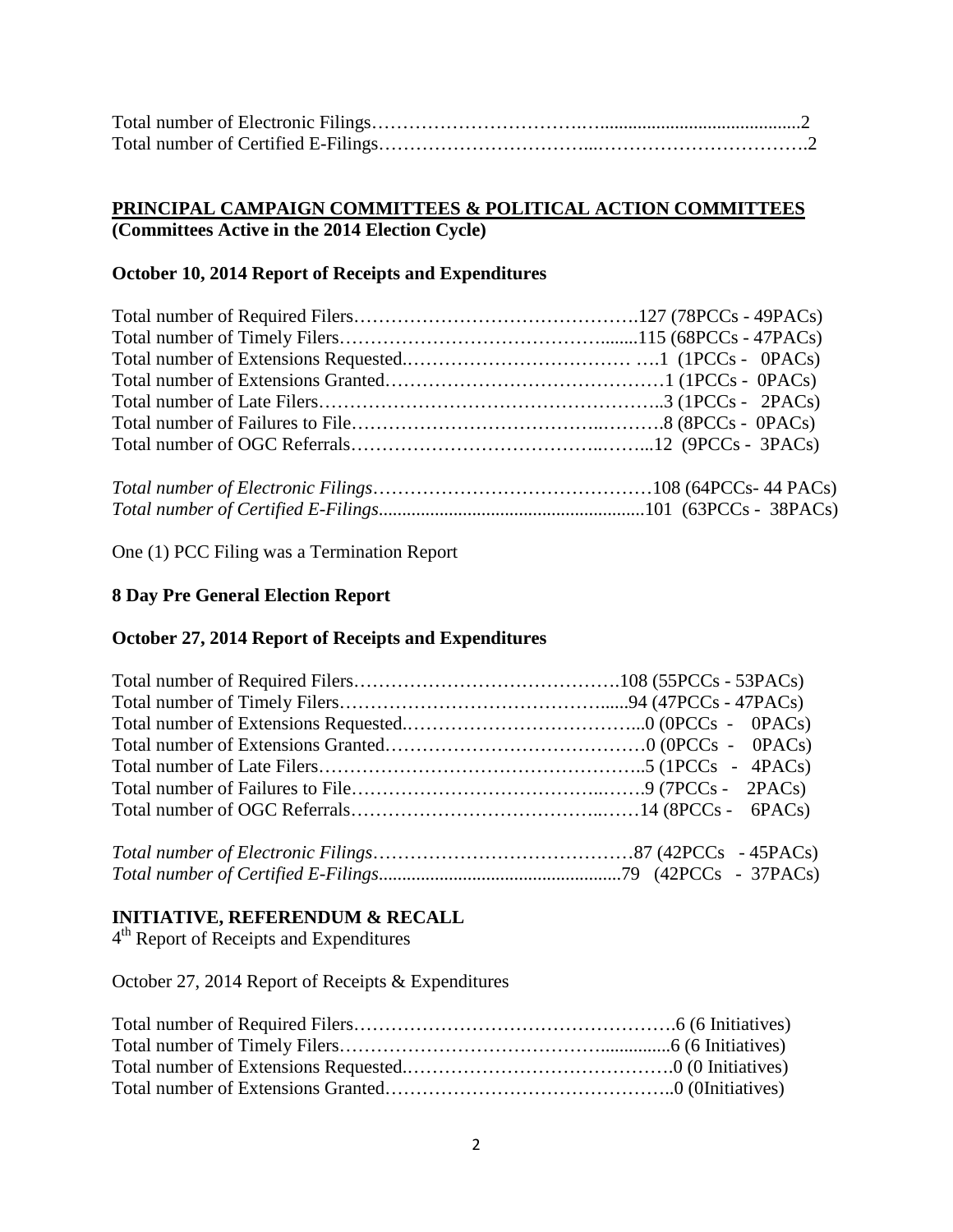#### **Referrals to OGC**

*Failure to Timely File the October 10th R&E Report*

#### PCC's

James Caviness for Mayor 2014 Carter At-Large 2014 James Caviness, Treasurer Christian Carter, Treasurer

Carson-Smith 4 DNC Gaston 2014 Winifred Y. Carson-Smith, Treasurer Darrell Gaston, Treasurer

Committee to Elect Andy Shallal Martin Sterbal for U.S. Senate<br>
Robin Weiss. Treasurer Martin Sterbal. Treasurer

Elect Cheeks 4 Chairman Ronald Bonficio, Treasurer

#### **PAC's**

Sewell for Mayor 2014 Valentine At-Large 2014 Otis Sution, Treasurer Kevin Valentine, Treasurer

Martin Sterbal, Treasurer

Ward 5 Democrats Greater Washington Board of Trade Adrian Jordan, Treasurer James Dinegar, Treasurer

Greater Washington DC Insurance & Fin. Advisors PAC Mathew Grace, Treasurer

#### **Failure to Timely File the 8 Day Pre General Election R&E Report**

#### **PCCs**

Carter At-Large 2014 Nestor for Mayor 2014

Christian Carter, Treasurer Nestor Djonkam, Treasurer

Holness for DC Committee to Elect Pranav Badhward Geoffrey Tate, Treasurer Pranav Badhwar, Treasurer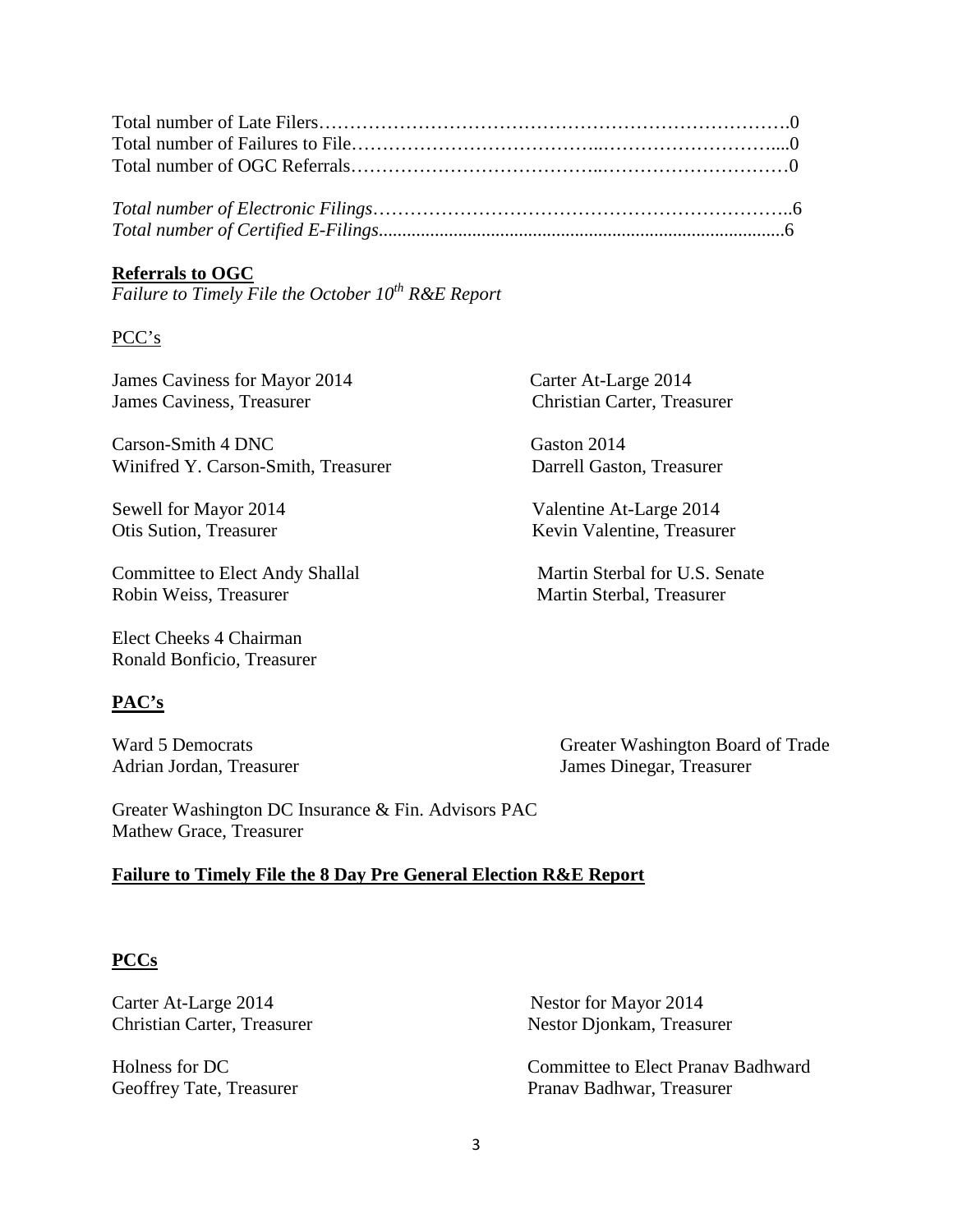| Committee to Elect Ernest Johnson                                                 | Morgan DC                                                  |
|-----------------------------------------------------------------------------------|------------------------------------------------------------|
| Allan Rolnick, Treasurer                                                          | James Turner, Treasurer                                    |
| Re-Elect Mark Jones 2014                                                          | Bruce Majors, Libertarian for Mayor                        |
| Mark Jones, Treasurer                                                             | Bruce Majors, Treasurer                                    |
|                                                                                   |                                                            |
| <b>PACs</b>                                                                       |                                                            |
| Metropolitan Reg. Council of Carpenters Wash. DC PAC<br>Edward Coryell, Treasurer | Metropolitan Washington PAC<br>Margaret Jeffers, Treasurer |
| Ward 6 Democrats                                                                  | <b>Ward Two Democrats</b>                                  |
| Foley Santamaria, Treasurer                                                       | Aaron DeNue, Treasurer                                     |
| Youth Action PAC                                                                  | DC Hospital Association PAC                                |
| Gabrielle Moise, Treasurer                                                        | Renee DuBiel, Treasurer                                    |
|                                                                                   |                                                            |

## **New Committees**

October

NORML Foundation DC Committee (Initiative Committee)……………………10/14/2014

## **REPORTS ANALYSIS AND AUDIT DIVISON**

The following is an accounting of RAAD's production stats:

## **Reviews Completed – 281**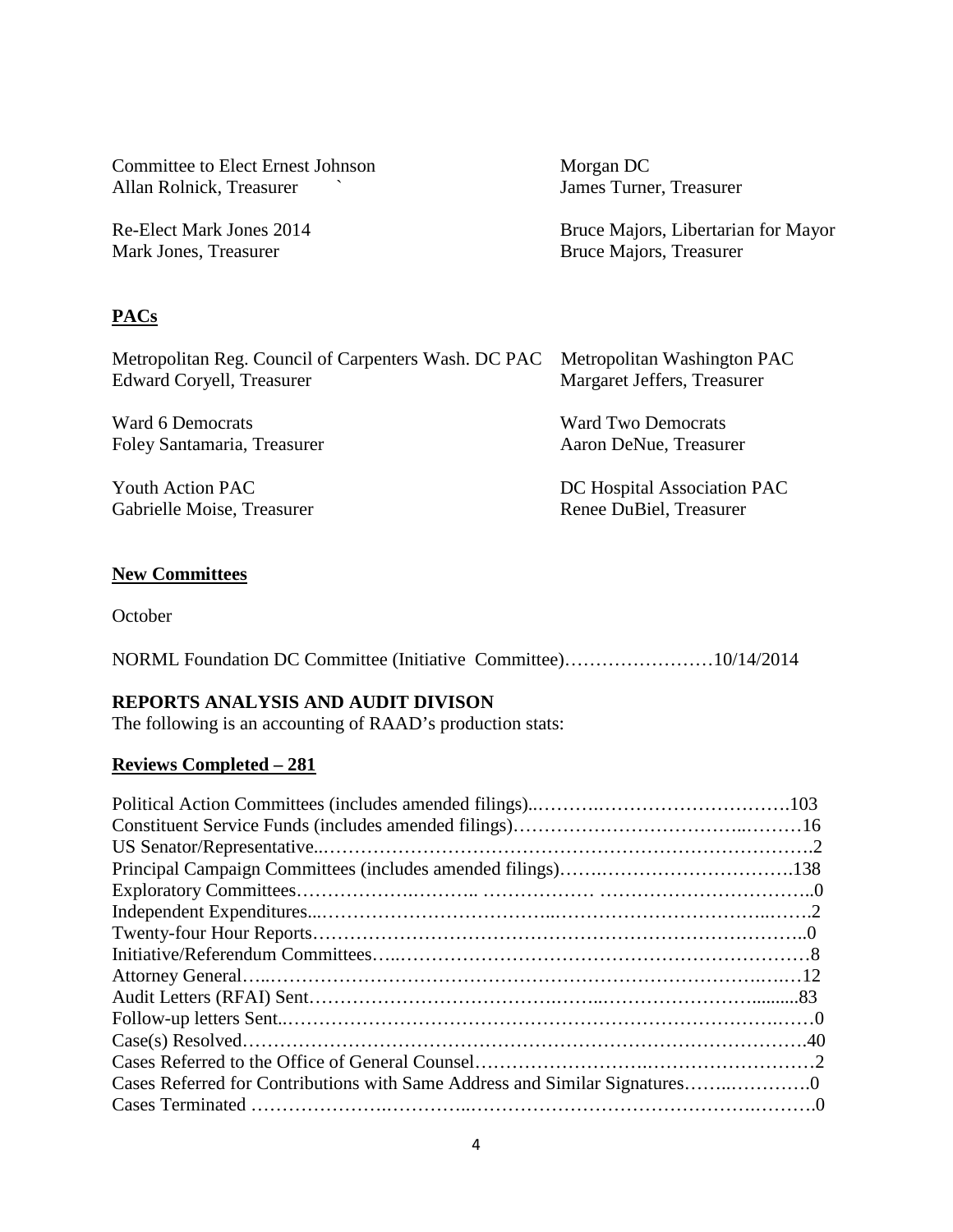## **Ongoing Audits:**

## **Full Field Audits**

**-** Gray for Mayor

## **Periodic Random Audits - Candidates Registered for the Upcoming Election (2014)**

- **-** Bowser for Mayor issued October 22, 2014
- **-** Tommy Wells for Mayor issued October 31, 2014
- **-** Evans for Mayor
- **-** Charles Allen for Ward 6 issued October 20, 2014
- **-** Catania for Mayor issued October 7, 2014
- **-** Friends of Courtney R. Snowden
- **-** Elect Cheeks for Chairman

## Periodic Random Audits – Continuing Committees

- **-** Biddle 2012
- **-** Hubbard for Ward 5 -2012

## Periodic Random Audits – Political Action Committees

- **-** Baker and Hostetler issued October 31, 2014
- **-** District of Columbia State Federation of Business and Professional Women's Club Inc. PAC

## **Audits Issued**

- **-** Bowser for Mayor
- **-** Wells for Mayor
- **-** Charles Allen for Ward 6
- **-** Baker and Hostetler PAC
- **-** Catania for Mayor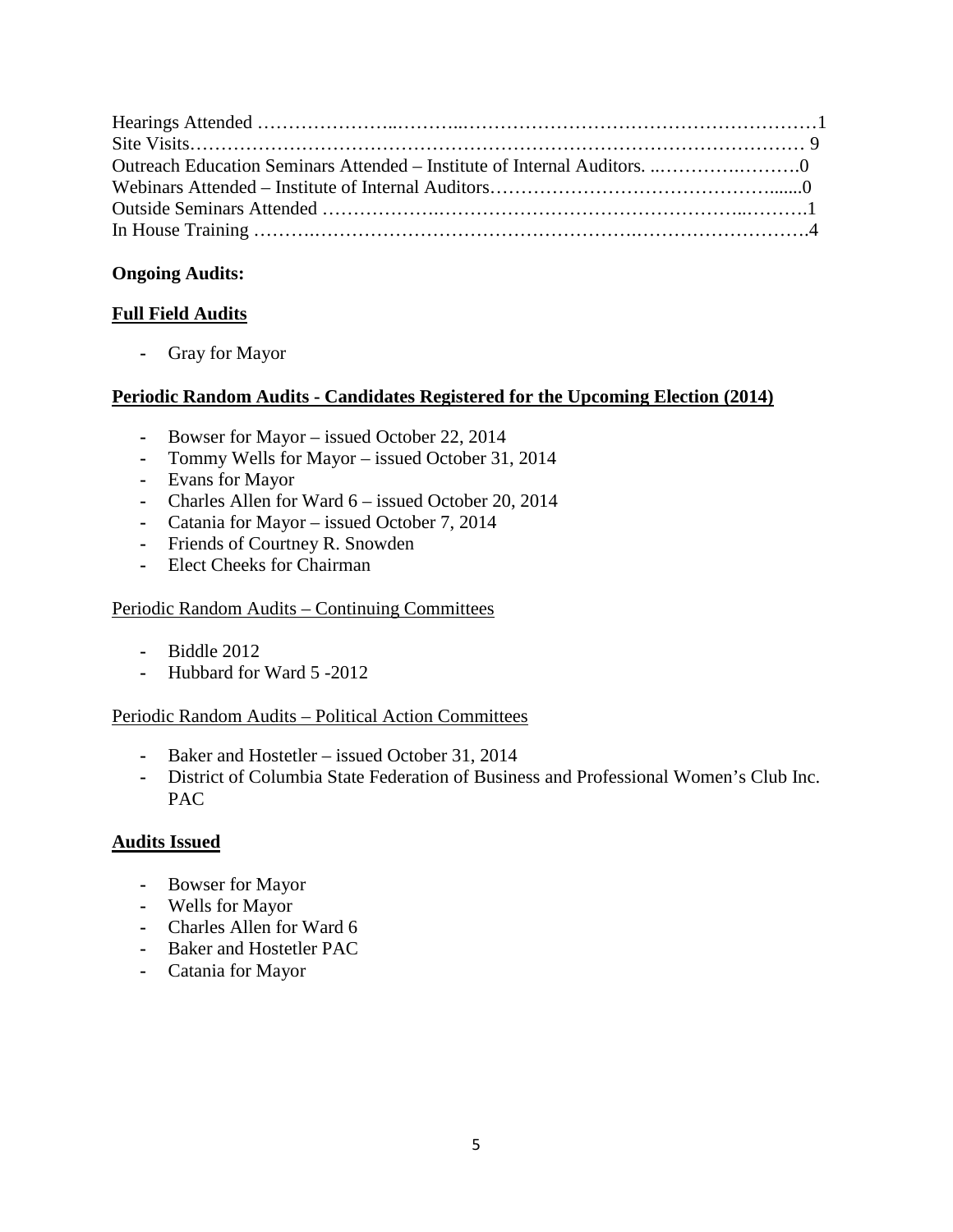# **OFFICE OF THE GENERAL COUNSEL**

## 2014 MONTHLY IN-TAKE/OUTPUT REPORT

#### OFFICE OF GENERAL COUNSEL

|                          | July | August | September | October        | November | December |  |
|--------------------------|------|--------|-----------|----------------|----------|----------|--|
| <b>Opinion Request</b>   |      |        |           | $\pmb{0}$      |          |          |  |
| Received                 |      |        |           |                |          |          |  |
| <b>Opinion Request</b>   |      |        |           | $\pmb{0}$      |          |          |  |
| Completed                |      |        |           |                |          |          |  |
| Complaints               |      |        |           | $\overline{4}$ |          |          |  |
| Received                 |      |        |           |                |          |          |  |
| <b>Internal Queries</b>  |      |        |           | $\pmb{0}$      |          |          |  |
|                          |      |        |           |                |          |          |  |
| Preliminary              |      |        |           | $\overline{4}$ |          |          |  |
| Investigations           |      |        |           |                |          |          |  |
| Initiated                |      |        |           |                |          |          |  |
| Preliminary              |      |        |           | $\pmb{0}$      |          |          |  |
| Investigations           |      |        |           |                |          |          |  |
| Orders Issued            |      |        |           |                |          |          |  |
| Full Investigations      |      |        |           | $\pmb{0}$      |          |          |  |
| Initiated                |      |        |           |                |          |          |  |
| Full Investigations      |      |        |           | $\pmb{0}$      |          |          |  |
| Orders Issued            |      |        |           |                |          |          |  |
| <b>Informal Hearings</b> |      |        |           | 16             |          |          |  |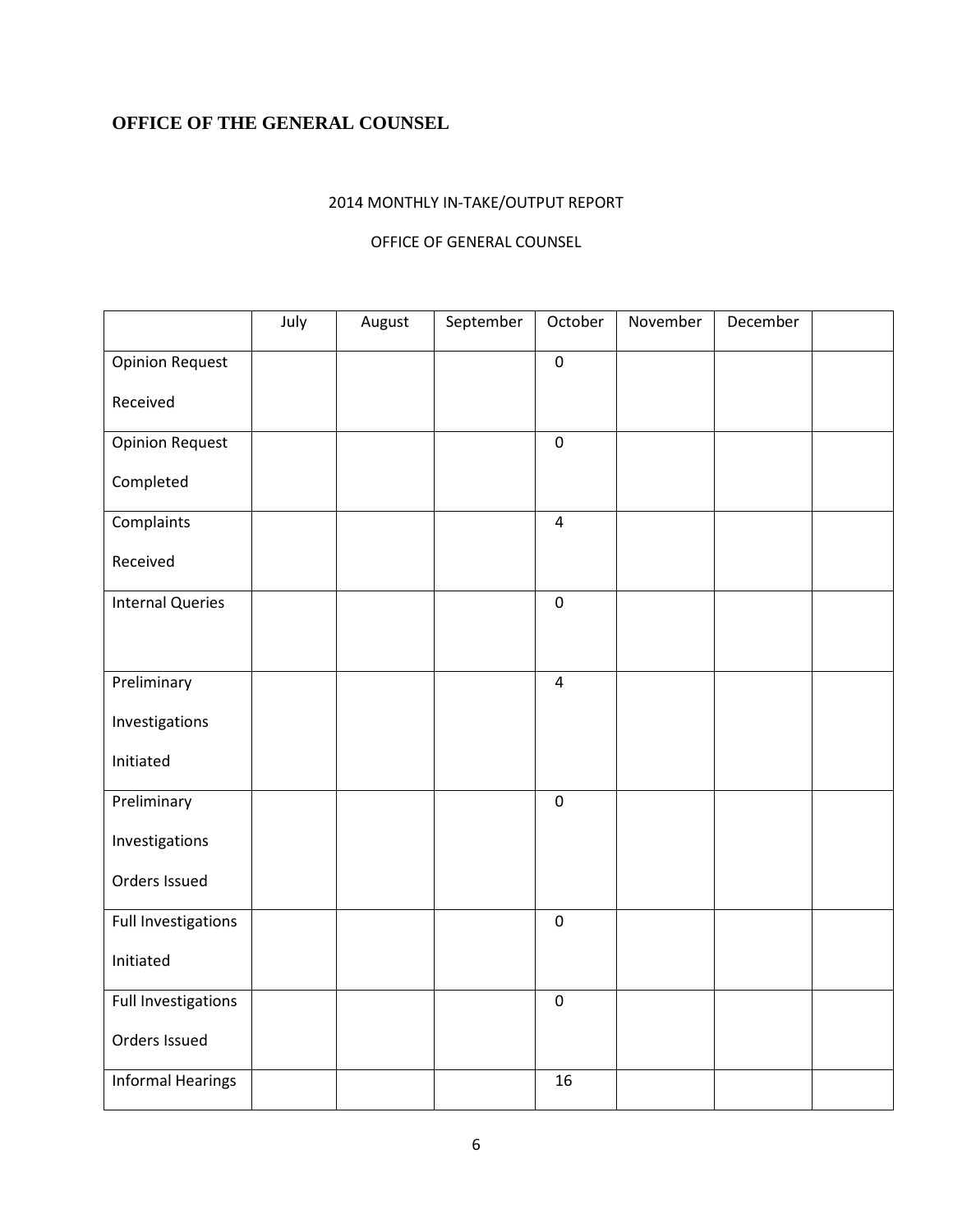| Referred                 |  |       |  |  |
|--------------------------|--|-------|--|--|
| <b>Informal Hearings</b> |  | 14    |  |  |
| Completed                |  |       |  |  |
| <b>Informal Hearings</b> |  | $14*$ |  |  |
| Orders Issued            |  |       |  |  |
| Petitions for            |  | 10    |  |  |
| Enforcement              |  |       |  |  |
| Referrals to BOE         |  |       |  |  |

\*This figure represents 4 Failure to Timely File orders in which no fines were imposed, 6 Failure to timely File orders in which \$7,660.00 in fines were imposed, 2 orders regarding the failures to timely respond to Requests For Additional Information in which no fines were imposed and 2 orders regarding failures to timely respond to Requests For Additional Information in which \$2,650.00 in fines were imposed.

Board Statistics for October, 2014

Board Meeting December 3, 2014

#### 1. Actual Matters referred

| <b>PIRM</b>                 |   |  |
|-----------------------------|---|--|
| <b>PCC</b>                  | 9 |  |
| PAC's                       | 3 |  |
| ANC's                       | 0 |  |
| <b>Constituent Services</b> | 0 |  |
| Statehood Fund              |   |  |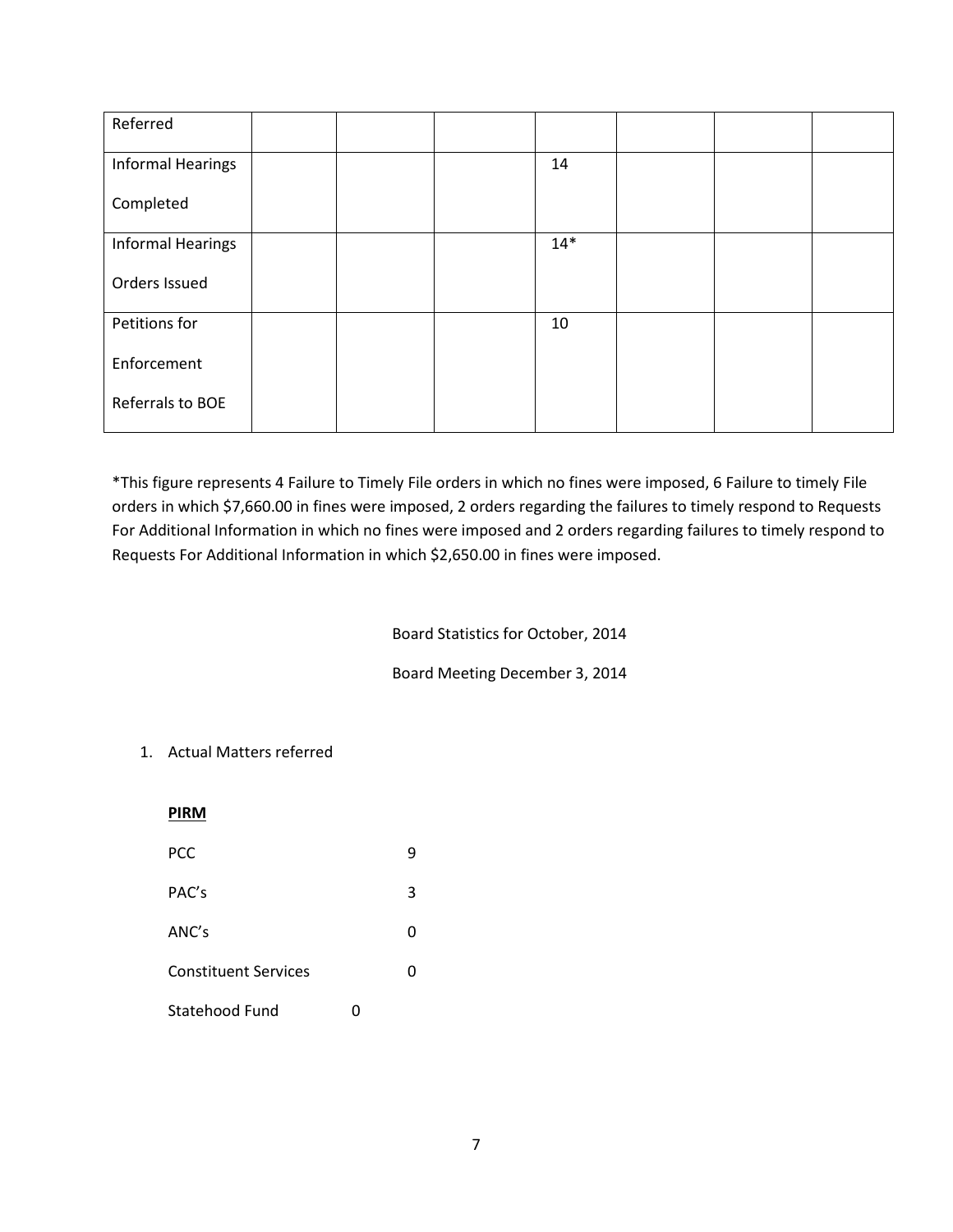# **RAAD**

|          | PCC                                                                                         | 4                                                                                                                                                                                                                                                              |  |
|----------|---------------------------------------------------------------------------------------------|----------------------------------------------------------------------------------------------------------------------------------------------------------------------------------------------------------------------------------------------------------------|--|
|          | PAC's                                                                                       | 0                                                                                                                                                                                                                                                              |  |
|          | <b>Constituent Services</b>                                                                 | 0                                                                                                                                                                                                                                                              |  |
|          | Statehood Fund                                                                              | 0                                                                                                                                                                                                                                                              |  |
|          |                                                                                             |                                                                                                                                                                                                                                                                |  |
|          | 2. Notices of Hearings<br><b>First Notices</b>                                              | 7                                                                                                                                                                                                                                                              |  |
|          | <b>Second Notices</b><br>8                                                                  |                                                                                                                                                                                                                                                                |  |
| 3.<br>4. | Notices and Orders Vacated<br><b>Hearings Conducted</b><br>5. Orders which imposed<br>fines | $\overline{2}$<br>4<br>8                                                                                                                                                                                                                                       |  |
|          | 6. Fines imposed                                                                            | \$10,310.00<br>$(1)$ 14R-042 Nestor for Mayor $(\$650)$<br>(2) 14R-036 DC Ready for Hillary (\$2,000)                                                                                                                                                          |  |
|          |                                                                                             | $(3)$ 14C-050 James Caviness for Mayor $(\$1,650)$<br>(4) 14C-056 Valentine At-Large (\$100)<br>(5) 14P-016 Youth Action PAC (\$1,250)<br>(6) 14C-048 David Leacraft (\$660)<br>(7) 14C-062 Tarek Stevens<br>$(\$2,000)$<br>(8) 14C-066 Ronald Moten (\$2,000) |  |
|          | 7. Fines collected                                                                          | $\boldsymbol{0}$                                                                                                                                                                                                                                               |  |
|          | 8. Investigations completed<br>Orders issued                                                | 0                                                                                                                                                                                                                                                              |  |
| 9.       | <b>Petitions for Enforcement</b>                                                            | (1) 14C-015 Christian Carter for Mayor (\$500)<br>(2) 14C-018 Nestor for Mayor (\$1,300)                                                                                                                                                                       |  |
|          |                                                                                             | (3) 14C-019 Sewell for Mayor (\$1,300)                                                                                                                                                                                                                         |  |
|          |                                                                                             | (4) 14C-024 Martin Sterbal US Senate (\$1,300)                                                                                                                                                                                                                 |  |
|          |                                                                                             | (5) 14C-024 Martin Sterbal US Senate (\$1,250)                                                                                                                                                                                                                 |  |
|          |                                                                                             | (6) 14C-038 Beverly Wheeler for Ward 1 (\$1,500)                                                                                                                                                                                                               |  |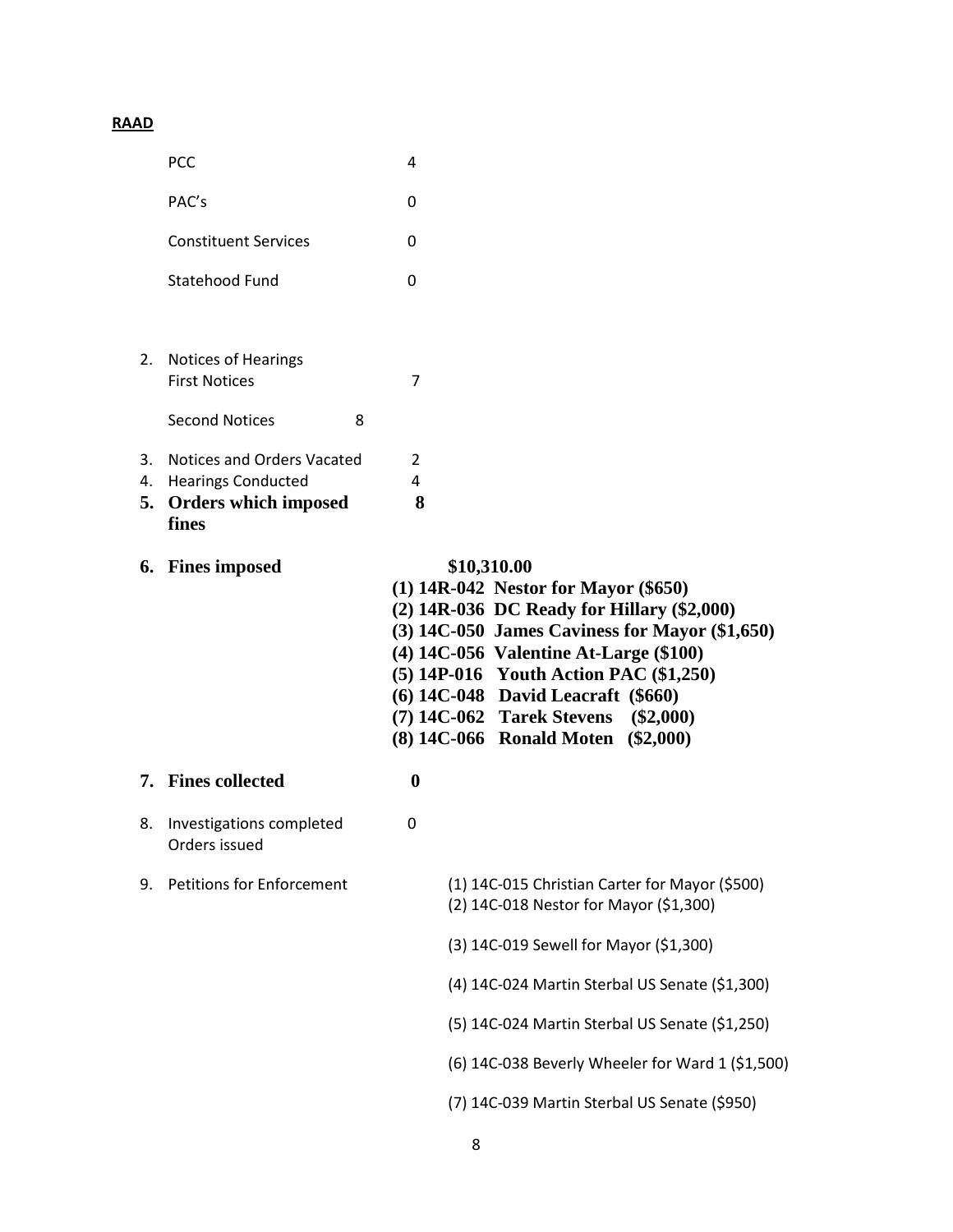(8) 14C-042 Sewell for Mayor (\$1,500)

(9) 14C-044 Valentine At-Large (\$1,500)

(10) 14R- 032 Gaston (\$1,100)

10. Outstanding Fines \$6,100.00\*

(1) \$1,700.00 Frank Sewell for Mayor

- (2) \$1,100.00 Nestor for Mayor
- (3) \$150.00 Tim Clark (ANC)
- (4) \$350.00 Friends of Calvin Gurley
- (5) \$1,150.00 Nestor for Mayor
- (6) \$1,650.00 Nestor for Mayor

\*OCF Petitions for Enforcement pending before the BOE

#### LIST OF OPEN OCF INVESTIGATIONS

## November, 2014

| OCF FI 2011-103 |             | Complainant: Internally Generated March 15, 2011              |
|-----------------|-------------|---------------------------------------------------------------|
|                 |             | Respondent: Sulaimon Brown for Mayor                          |
|                 |             | Principal Campaign Committee                                  |
|                 | Infraction: | <b>Reporting Violations</b>                                   |
|                 | Status:     | Due to current criminal investigations                        |
|                 |             | the Sulaimon Brown for Mayor investigation remains<br>ongoing |
| OCF FI 2011-104 |             | Complainant: Internally Generated March 15, 2011              |
|                 |             | Respondent: Gray for Mayor                                    |
|                 |             | Principal Campaign Committee                                  |
|                 | Infraction: | <b>Reporting Violations</b>                                   |
|                 | Status:     | Due to current criminal investigations                        |
|                 |             | the Gray for Mayor 2010 investigation remains ongoing         |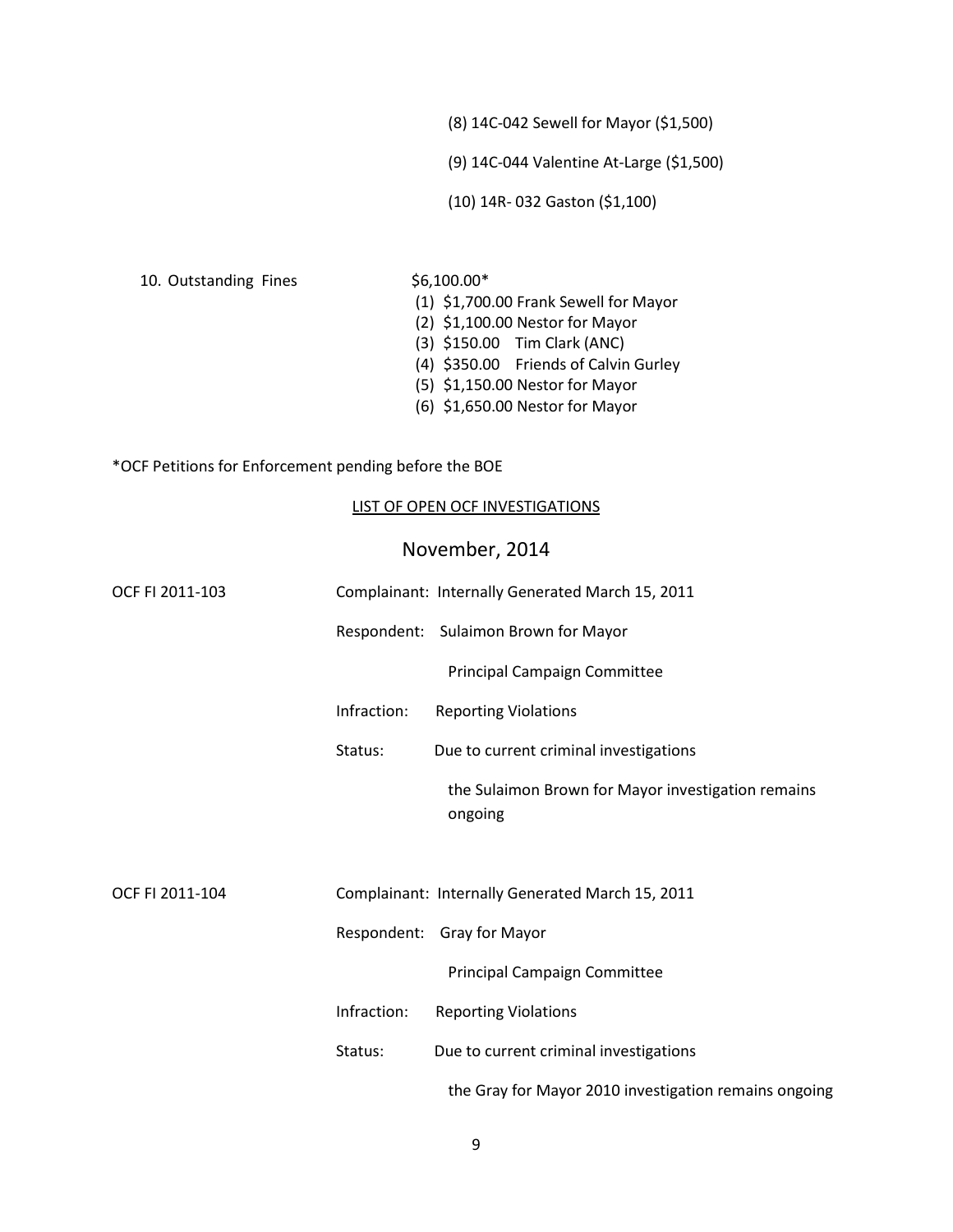| OCF FI 2013-013 |             | Complainant: Internally Generated June 24, 2013 |
|-----------------|-------------|-------------------------------------------------|
|                 |             | Respondent: Lee Calhoun                         |
|                 | Infraction: | Campaign contribution violations                |
|                 | Status:     | Due to current criminal investigations          |
|                 |             | the Lee Calhoun investigation remains ongoing   |

| OCF FI 2013-014 |             | Complainant: Internally Generated June 24, 2013      |
|-----------------|-------------|------------------------------------------------------|
|                 |             | Respondent: Stanley Straughter                       |
|                 | Infraction: | Campaign contribution violations                     |
|                 | Status:     | Due to current criminal investigations               |
|                 |             | the Stanley Straughter investigation remains ongoing |

| OCF FI 2013-015 |             | Complainant: Internally Generated March 28, 2014   |
|-----------------|-------------|----------------------------------------------------|
|                 |             | Respondent: Jeffrey Thompson                       |
|                 | Infraction: | Campaign contribution violations                   |
|                 | Status:     | Due to current criminal investigations             |
|                 |             | the Jeffrey Thompson investigation remains ongoing |

| OCF FI 2014-001 |         | Complainant: Internally Generated July 24, 2014 |  |
|-----------------|---------|-------------------------------------------------|--|
|                 |         | Respondent: Kelvin Robinson                     |  |
|                 |         | Infraction: Campaign contribution violations    |  |
|                 | Status: | Pending                                         |  |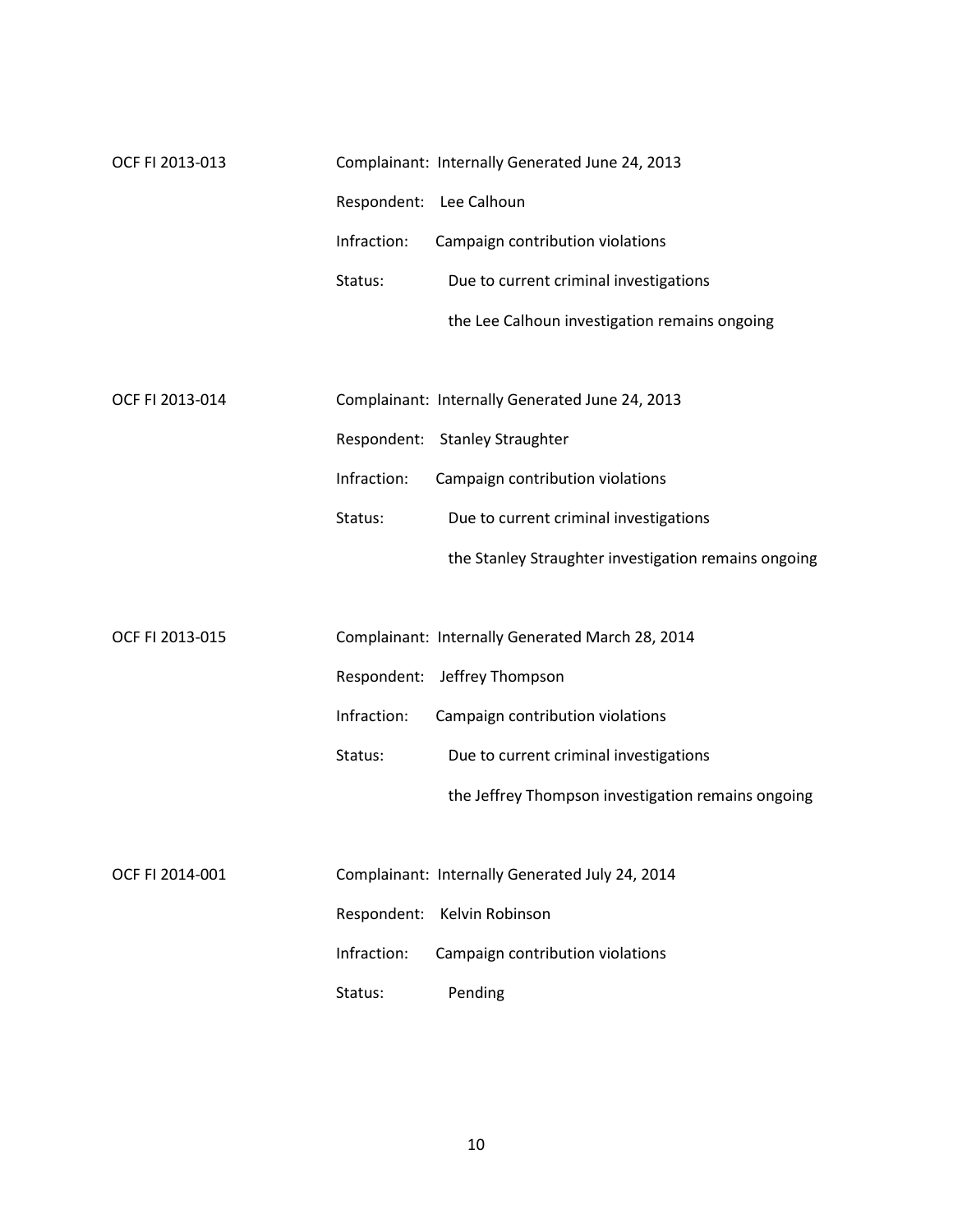OCF FI 2014-002 Complainant: Internally Generated July 24, 2014 Respondent: Jeff Smith Infraction: Campaign contribution violations

Status: Pending

#### INTERPRETATIVE OPINIONS

# November, 2014

#### NONE

(All Interpretative Opinions are on-line@ www.ocf.dc.gov)

## SHOW CAUSE PROCEEDINGS

## November 5, 2014

| OCF 2014-P-033 | Complainant: | Smitty for AG                                        |
|----------------|--------------|------------------------------------------------------|
|                | Respondent:  | Karl Racine for AG                                   |
|                | Infraction:  | Failure to provide contributor information           |
|                | Originated:  | October 16, 2014                                     |
|                | Status:      | Order Issue d November 26, 2014                      |
|                |              |                                                      |
| OCF 2014-P-021 | Complainant: | Adam Eidinger                                        |
|                | Respondent:  | William V. Jones, III                                |
|                | Infraction:  | Failure to include disclaimer on campaign literature |
|                |              | and Failure to file a Statement of organization      |